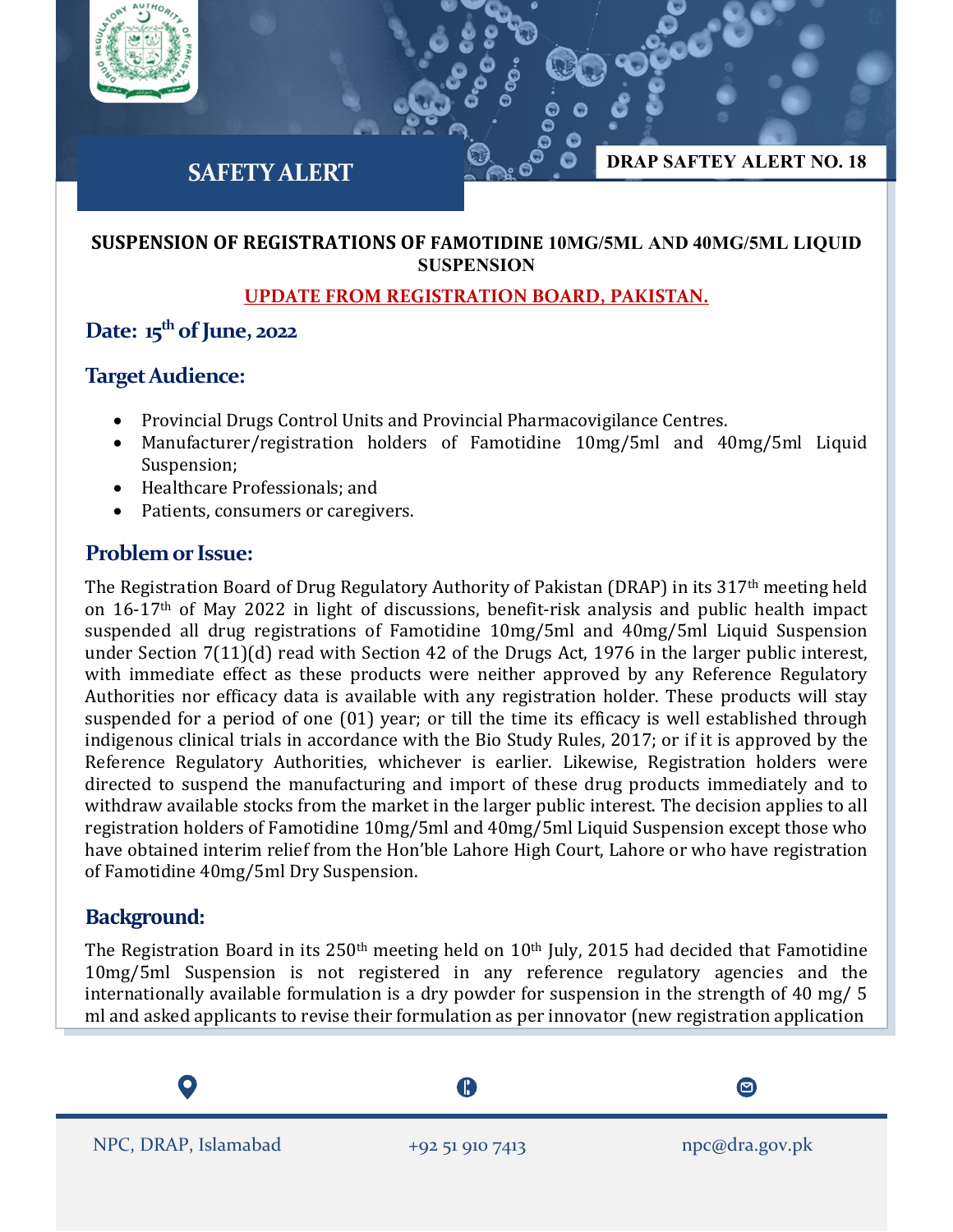

With complete fee) within six months if the manufacturing facility is approved by Central Licensing Board.

However, DRAP's Authority in its 70th meeting held on 05th Sep 2019 decided that **"***For formulations containing "drugs" which were previously registered by the Registration Board and have proof of availability and prescription of last 10 years but are not available in the Reference Regulatory Authorities shall continue to be considered/ registered as drugs until and unless withdrawn on Safety, Efficacy and Quality reasons".*

Accordingly, Registration Board in its 296th meeting held 8th-10th Sep, 2020 decided that *"since all such formulations which are not approved by the Reference Regulatory Authorities; the safety and efficacy profile cannot be established in the absence of a well-established system for reporting of adverse events, so a reference shall be forwarded to DRAP's Authority with the request to review the decision taken in its 70th meeting held on 05-09-2019. In this regard, PE&R Division shall prepare a comprehensive document/agenda for consideration of Authority*". It was also decided that *"For all those formulations which are registered/ applied in strengths, different from those approved by reference regulatory authorities, the registration holders/ applicants shall standardize their formulations (by submitting registration application with requisite fee, provided that the firm did not have same registration) in line with those approved by reference regulatory authorities.*

Meanwhile, the policy of reliance on reference regulatory authorities was approved by the Authority in its 73<sup>rd</sup> meeting held on 06-11-2019. Subsequently, the registration board in its 313<sup>th</sup> meetings, dated 16-18th Nov, 2021 decided to issue show-cause notices to registration holders/ manufacturers under Section 7 (11)(d) of the Drug Act, 1976 and opportunity of personal hearings. The decision of the Registration Board was endorsed by Authority in its 128th meeting of Authority held on 14th Dec 2021 and decided that "*Drug formulations/strengths which were previously registered by the Registration Board but are not available in any Reference Regulatory Authorities, shall be reviewed and disposed-off keeping in view of safety and efficacy evidence/data in the Reference Regulatory Authorities".*

In line with the decision taken by the Board in its 313th meeting, show-cause/personal hearing notices were issued to registration holders for hearing before the Registration Board on 1st February, 2022 at 2:30 pm. However, due to prevailing cases of COVID-19, personal hearings were postponed.

Many of registration holders of Famotidine 10mg/5ml and 40mg/5ml Liquid Suspension challenged the Show Cause Notices issued for cancellation of their drugs stating violation of the decision taken in the 70<sup>th</sup> Meeting of the DRAP Authority held on the 05-09-2019. However, the decision taken in the 70<sup>th</sup> Meeting of the DRAP Authority has been reviewed in the 128<sup>th</sup> Meeting held on

NPC, DRAP, Islamabad +92 51 910 7413 npc@dra.gov.pk

ß



 $\boldsymbol{\Xi}$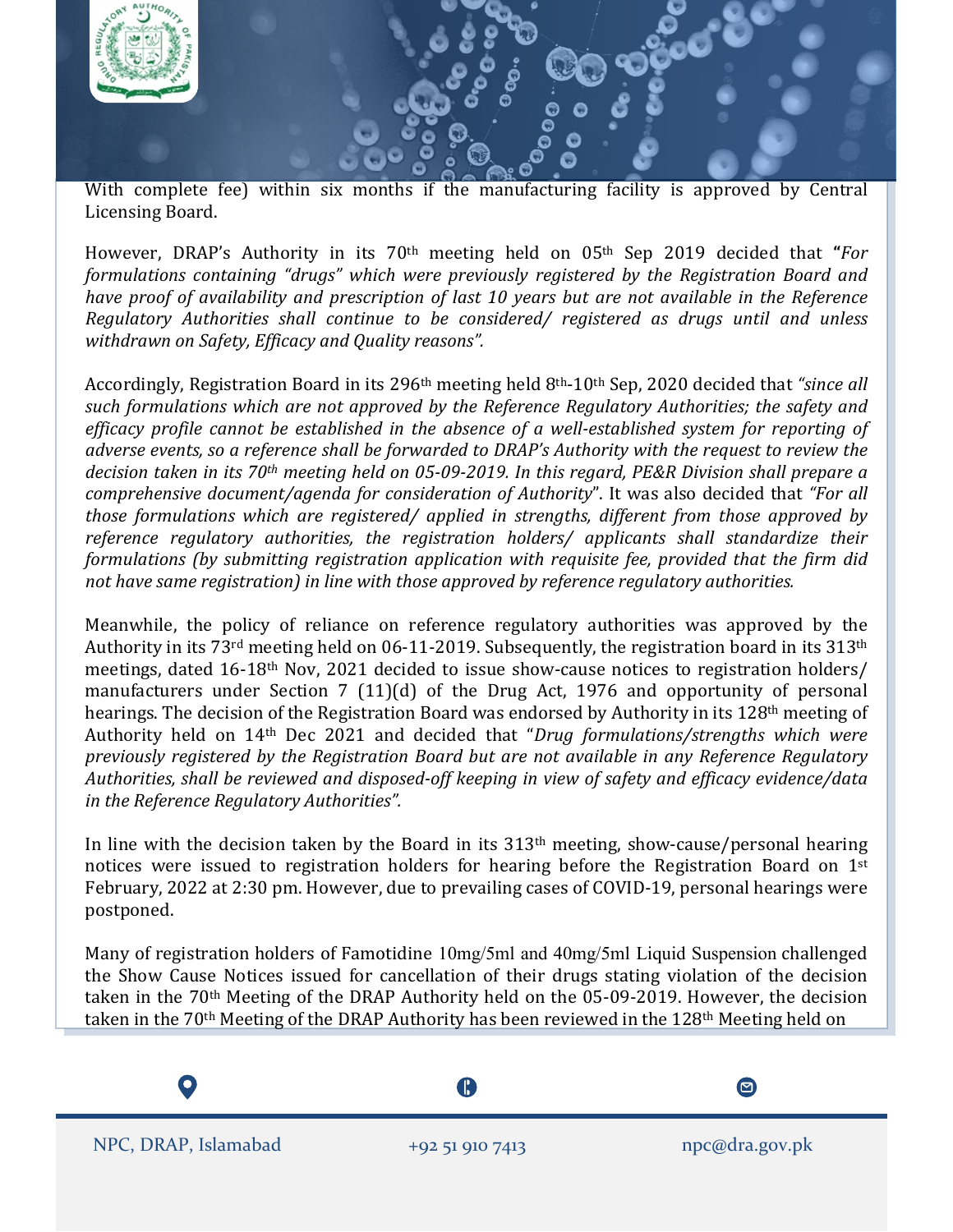

14-12-2021, whereby the Registration Board was allowed to review and dispose of the registration of drugs keeping in view their safety and efficacy. The Registration Board in its 315th meeting held on 1st Feb 2022 noted the information and advised to provide the opportunity of a personal hearing in the next meeting of the Registration Board.

Lastly, the Registration Board in its 317 meetings held on 16-17th May, 2022 gave an opportunity of a personal hearing and after reviewing the discussion of personal hearing, risk-benefit analysis and public health impact suspended all drug registrations of Famotidine 10mg/5ml and 40mg/5ml Liquid Suspension under Section 7(11)(d) read with Section 42 of the Drugs Act, 1976 in the larger public interest, with immediate effect, for 1 year or earlier subject to some conditions, as Famotidine Suspensions in strength/ dosage form other than 40mg/5ml Powder for Oral Suspension are neither approved by any Reference Regulatory Authorities nor efficacy data is available with any registration holder.

# **Therapeutic GoodsAffected.**

#### **Name**: **Famotidine 10mg/5ml & 40mg/5ml Liquid Suspension (not Famotidine 40mg/5ml Dry Suspension)**

 Famotidine is used in gastric and duodenal ulcers, Zollinger-Ellison Syndrom, Gastro-Eesophgeal disease, heart burns, and indigestion. Whereas, in children, it is used for peptic ulcers and gastro oesophagal disease.

#### **Advice for patients.**

Patients and consumers are informed that the Registration Board of Drug Regulatory Authority of Pakistan (DRAP) in its 317<sup>th</sup> meeting held on 16-17<sup>th</sup> of May 2022 in light of discussions, benefitrisk analysis and public health impact suspended all drug registrations of Famotidine 10mg/5ml and 40mg/5ml Liquid Suspension under Section 7(11)(d) read with Section 42 of the Drugs Act, 1976, therefore, patients who are using the above-mentioned Famotidine suspensions may consult/speak with their healthcare professionals to shift/change their treatment to Famotidine 40mg/5ml Dry Suspension or other treatment options available in the market.

#### **Advice for healthcare professionals.**

Healthcare professionals are informed that the Registration Board of Drug Regulatory Authority of Pakistan (DRAP) in its  $317<sup>th</sup>$  meeting held on  $16-17<sup>th</sup>$  of May 2022 in light of discussions, benefit-risk analysis and public health impact suspended all drug registrations of Famotidine 10mg/5ml and 40mg/5ml Liquid Suspensions under Section 7(11)(d) read with Section 42 of the Drugs Act, 1976 in the larger public interest, with immediate effect as these products were neither approved by any Reference Regulatory Authorities nor efficacy data is available with any registration holder. Healthcare professionals may stop prescribing Famotidine 10mg/5ml and 40mg/5ml Liquid Suspension to patients. Famotidine 40mg/5ml Dry Suspension or other treatment options available in the market may be prescribed.